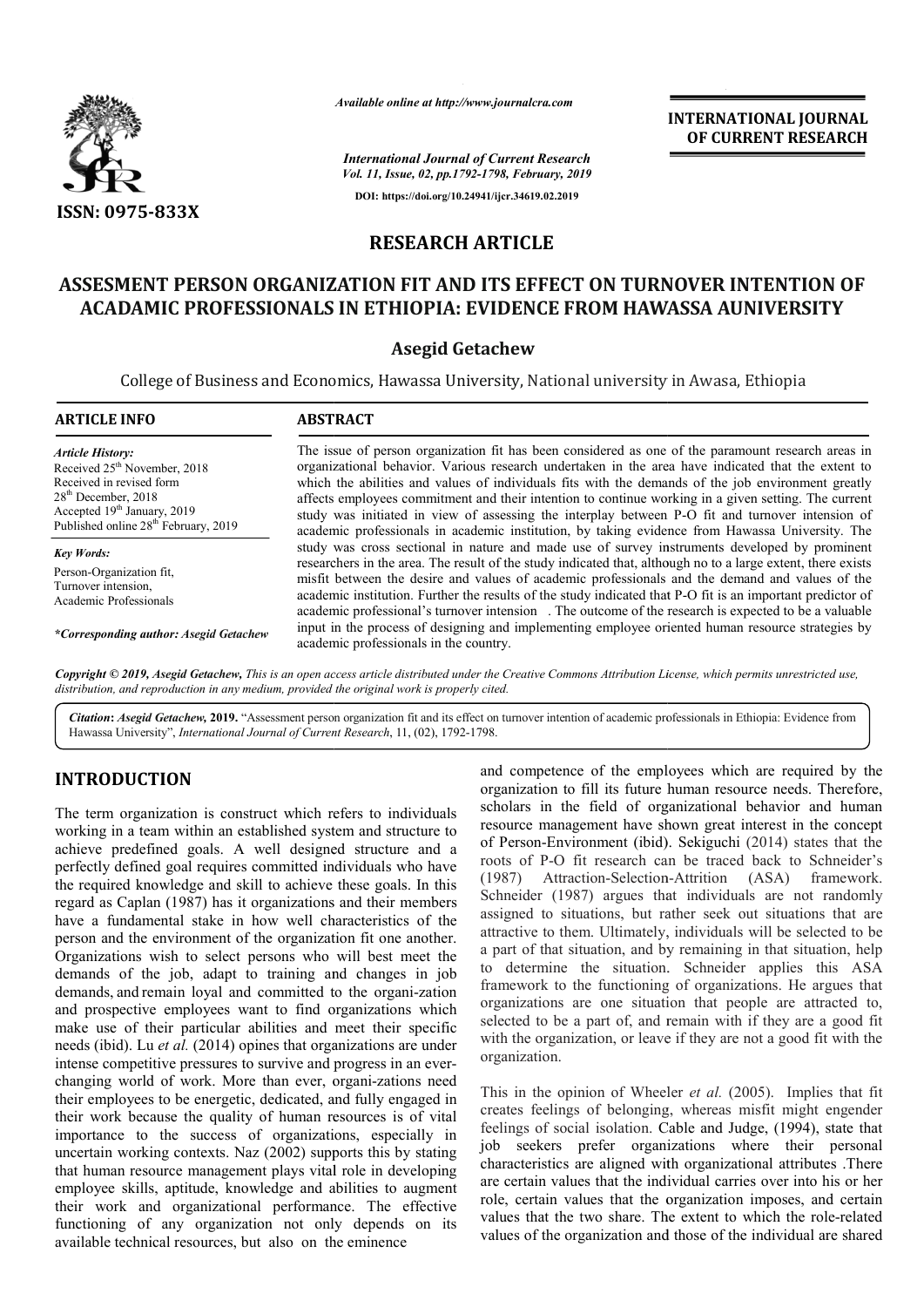indicates the degree of the individual's "fit" with the organization (Badovick and Beatty, 1987 cited in Lopez). The existence of fit between organizations and their employees can be associated with a number of job related outcomes. In this regard Robert *et al.* (1992) indicates that individuals should be very concerned about the degree to which they fit in their organization. Since fit appears to lead to higher levels of both intrinsic and extrinsic success, the consequences of not fitting are quite severe. It makes sense that those who experience extrinsic success would be more involved in their jobs, display greater commitment, and be less likely to leave than those who do not. It also makes sense that higher levels of job and life satisfaction would be associated with lower turnover and more functional adaptive behavior. It would appear then, that individuals should consider fit based career management strategies. Those who find themselves in organizations where they do not fit should seriously consider the potentially limiting effects this might have on their career prospects (ibid). Bertz (1992) also suggests that that those who fit are more likely to be attracted to the organization, be favorably evaluated by established organizational members, display greater work motivation, and perform better than those who do not. Organizations might want to consider the potential benefits from selecting on the basis of fit. Since fit appears to lead to higher levels of job satisfaction, selecting individuals who fit would presumably result in a more satisfied work force. Given the relationship between satisfaction and other work attitudes and behaviors organizations might benefit in some very tangible ways from attracting and selecting those who fit (Locke, 1976). Ethiopia, as of now, is one of the fast growing countries in the world. The past two decades, in this regard has witnessed the emergence of quite a large number of public and private higher institutions (Universities and Colleges). As a result of this the number of academic professionals working in this institution has been increasing in an unprecedented pace. These professionals, needless to say play a significant role in the successful achievement of the teaching and learning, research and community service objectives of their respective institutions. Academic professionals participate in a diverse set of academic, administrative, technical and other activities. The perception they have towards fit between their abilities and the demands of their universities is very important as it among other things, affect their commitment, satisfaction and intention to stay in their current post. This being the fact research in the area, specifically in Ethiopian Higher institutions is very sparse. To this effect, the current study can be taken as an academic pursuit to investigate the issue in the Ethiopian context.

*Problem statement:* Caplan (1987) opines that organizations wish to select persons who will best meet the demands of the job, adapt to training and changes in job demands, and remain loyal and committed to the organization. Prospective employees want to find organizations which make use of their particular abilities and meet their specific needs. This indicates that the degree of fit between the abilities of individuals and the demands of organizations is very important in the creation of meaningful psychological and employment contracts. Person-Organization fit is defined as the degree of alignment between individual employees and their organizations in terms of sharing the same norms and values (Boselie, 2010). Person-Organization fit occurs when (1) at least one entity provides what the other needs, or (2) they share similar fundamental characteristics, or (3) both (Kristof, 1996; Boon, 2008; Boselie, 2010). For example, Cable and DeRue (2002.cited in Jason *et al.,* 2014) found that employees were more likely to invest

effort, develop satisfaction, and remain with their organizations if they felt that their needs were fulfilled by their jobs. A review of recent literature indicates that person organization fit has been investigated in various setting, contexts and countries: Musiol and Boehnke (2013), Person-Environment Value Congruence and Satisfaction with Life among German Adolescents; Latif and Bashir (2013), the case of Pakistan; Ahmad and Veerapandian (2012)the case of Malaysia; Hauff and Kirchner (2012 ) Changes in person-organization fit over time in six countries (USA, Great Britain, West Germany, Norway, Hungary, and Israel )from 1989 to 2005; Peltokangas (2014)the case of HR Manager and leaders of a global manufacturing organization ;.Robert D Bertz (1994) Implications for satisfaction tenure and career success; Cable(1996) the case of job seekers and recruiting organizations; Tugal1and Kilic (2015) the case of Turkish Academicians; Liu and Hu (2010) effect on job Satisfaction, and turnover Intention and so much more. However as Tugall and Kilic (2015) conclude future research is expected to include the simultaneous effects of P-O fit on many other work attitudes such as motivation, stress, job tenure, career success, contextual and task performance and socialization. And for continued progress to be made on fit construct, more integrative theoretical and empirical work is needed to better articulate the dynamics of fit and the impacts on organizations and individuals from a cross-cultural perspective (ibid). The current study somehow tried to fill this gap by associating P-O fit with intention to stay (job related outcome) and other background variables. In this regard the study envisages finding answer for the following questions:

- What is the extent of fit between organization demands and values and abilities of academic professionals?
- Does the existence of fit affect academic professional's intension to stay in the university?
- Is fit associated with the years of experience of academic professionals?

*Significance of the study:* P-O fit research has created a consensus among professional and practitioners alike that individuals are not merely assigned to organization. Rather they self-select in and out of organizations. They are not simply assigned to situations, but they select the situation which attracts them and they stay in a situation which is palatable and leave a situation which is against their values and abilities. The current study is potentially significant for academic institutions, academic professionals, and other human resource related institutions. Academic institutions can make use of the output of this research to:

- $\div$  Implement recruitment and selection strategies, in line with Sheneider (1987) proposition that attraction to, selection into, and remaining in an organization are all determined by the perceived similarity between the person and her/his work environment (i.e. PO fit), that aim atidentifying values and abilities of applicant that match theirdemand.
- Design retention strategies that narrow potential "Fit" gaps.
- Academic institutions can also use the results of the study to undertake job analysis aimed at aligning the contents of the job with the abilities and needs of their academic professionals.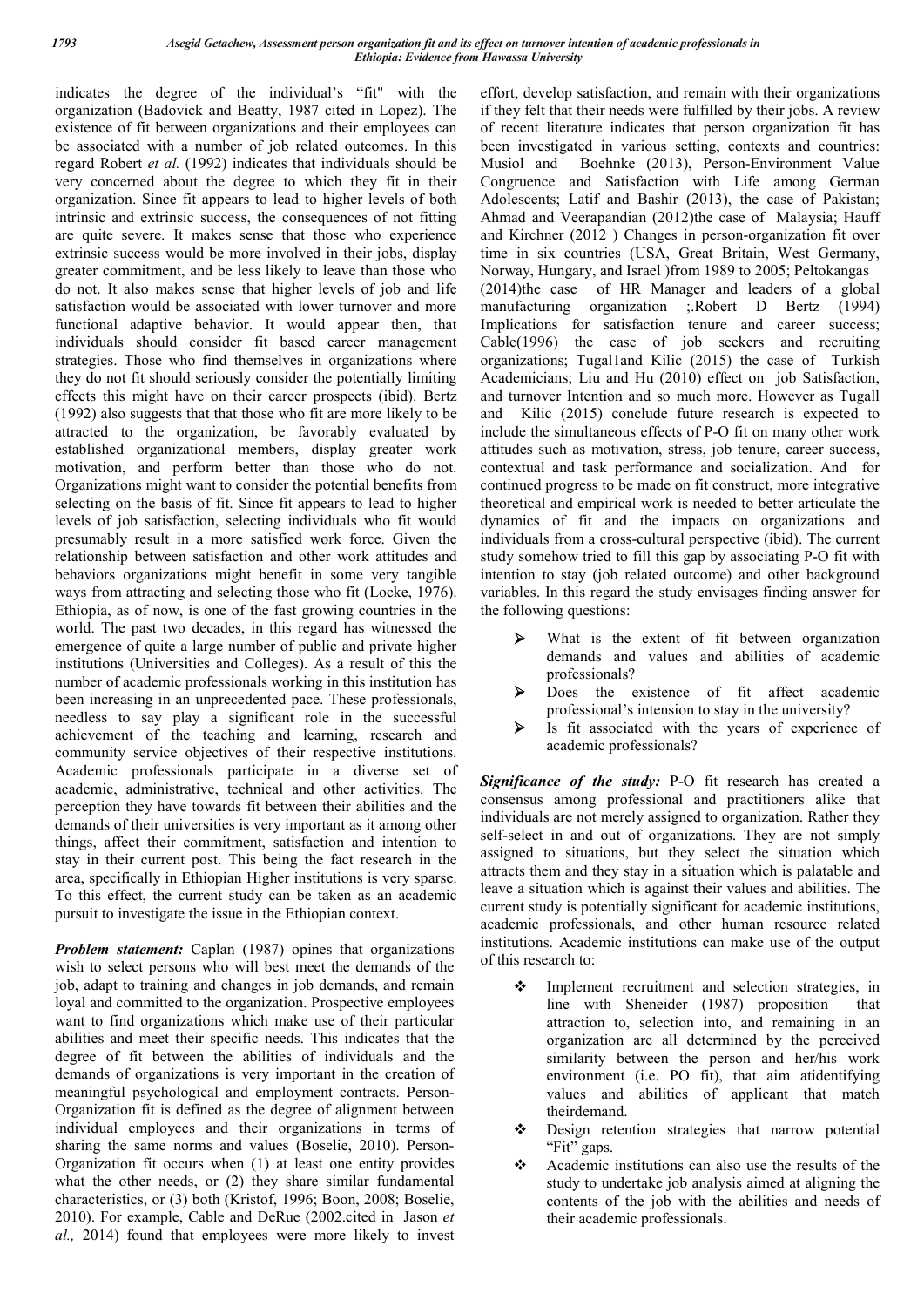The study can also bridge the existing knowledge gap relating to P-O fit of academic professionals in the country and serve as baseline for other researchers who want to study the issue in the context of Ethiopia.

*Research objectives:* The major objectives of this research pertain to the investigation of the existing Person – organization fit in academic institution and assesses its implication on academic professionals intension to stay. More specifically the research aimed to investigate the following:

- $\triangleright$  The extent of fit between organization demands and values and abilities of academic professionals?
- The effect existence of fit on academic professional's intension to stay in the university?
- The relationship between P**-O <sup>1</sup>** fit and the years of experience of academic professionals?

*Conceptual framework:* Organizations and their members have a fundamental stake in how well characteristics of the person and the environment of the organization fit one another. Organizations wish to select persons who will best meet the demands of the job, adapt to training and changes in job demands, and remain loyal and committed to the organization. Prospective employees want to find organizations which make use of their particular abilities and meet their specific needs. (Caplan, 1987). To this effect the strength and effectiveness of the relationship between employer organization and employees is to a large extent determined by the existence of fit between the desires and values of the individual employees and the values of organizations. Person-organization fit is defined as the congruence between the norms and values of organizations and the values of persons. In order to determine the effects that organizational membership will have on an individual's values and behaviors and the effects that an individual will have on an organization's norms and values, we must first assess the extent of agreement between the person's values and the organization's values. Although there are various conceptualizations of P–O fit, it is broadly defined as the compatibility of individuals with the organizations in which they work (Kristof, 1996; Werbel and Gilliland, 1999). The impact that organizational membership has on people and the impact that people have on organizations are predicted through information gathered about people and information gathered about organizations. The questions become, what aspects of people and what as-pacts of organizations are important to consider? (Chatman, 1987). Person-organization fit is useful because it enhances our ability to predict the extent to which a person's values will change as a function of organizational member-ship and the extent to which he or she will adhere to organizational norms. In fact, the tendencies exist for people both to choose situations and to perform best in situations that are most compatible to themselves. As Chatman (1991) asserts Low personorganization fit could have at least three immediate outcomes: The person's values could change and become more similar to the organization's value system, the organization's values could change, or the person could leave the organization.

## **MATERIALS AND METHODS**

*Descriptionof the study area and subjects:* Hawassa University (HU) was established at Hawassa in April 2000.Since 1976 the different colleges of HU had been operational starting with the college of Agriculture. The University has been formed by merging three colleges in Southern Ethiopia: Awassa College of Agriculture (ACA), Wondogenet College of Forestry and Dilla College of Teacher Education and Health Sciences. In 2006, the then Debub University was renamed as Hawassa University (HU) by Regulation No. 127/2006. In the beginning, the University was reorganized into 4 campuses. Currently, HU has 7 campuses at different locations; 4 in Hawassa City and the other 3 at surrounding vicinity. These are Tesso, Adare, Tiltie, Wossale, Wondo-Genet, Awada and Daye Campuses.

At present, within its 7 campuses, HU has 8 Colleges and 1 Institute (Institute of Technology) and 35 Schools/ Departments, which run 71 undergraduate and 89 postgraduate programmes. The University currently has 1,717 academic staff, 5,190 administrative staff and 40,648. student populations.

**Study design:** The study considered selected number of academic professionals currently working in all the campuses and colleges of Hawassa University. The participants of the study were selected using a non-probability convenience method of sampling. The method is selected because it gives the researcher the freedom to select respondents who are relevant for the study. The total number of respondents for the study was determined using a sample size determination formula developed by Krejcie and Morgan (1970). Since the target population for the research is 1700 plus, a total of 113 (which is taken from the sample size table developed by Krejcie and Morgan (1970) respondents were planned to be contacted for the study but the actual number turned out to be only 63 , representing a response rate of 56%.

**Study methodology:** The core concept of the study, P-O fit and Intension to stay was measured as follows:

*Person-organization fit:* Fit was assessed using two 15-item scales originally developed by Retz (1992). The measurement instrument will have two separate scales. One scale will ask respondents to indicate (using a 5-point Likert-type scale;  $1 =$ not at all true,  $5 =$  definitely true) how descriptive each statement is regarding their current organizational environment the other scale asks respondents to indicate (again using a 5 point Likert-type scale) how well each statement describes them personally. All items on the scale will address organizational conditions or practices that previous research has identified as potentially important determinants of fit . Fit is operationalized following Bretz (1992) operational definition as the sum of the differences between responses to corresponding items on the two scales.

*Turnover Intention:* Turnover intention was measured by the turnover intention scale developed by Wayne, Shore, and Liden (1997). This self-rated scale is composed of three items: (1) As soon as I can find a better job, I will leave the organization; (2) I am actively looking for a job outside the organization; and (3) I am seriously thinking of quitting my job. In this regard respondents will be asked to indicate the extent to they agree or disagree with the above items on a 5-point Likert scale ranging from 1. I agree to 5. I disagree.

*Data management and analysis:* The data obtained by distributing questionnaires to the selected professionals was analyzed with the help of SPSS for windows. In this regard descriptive, correlation and inferential statistics will be used to

*<sup>1</sup> Refers to Person organization fit.*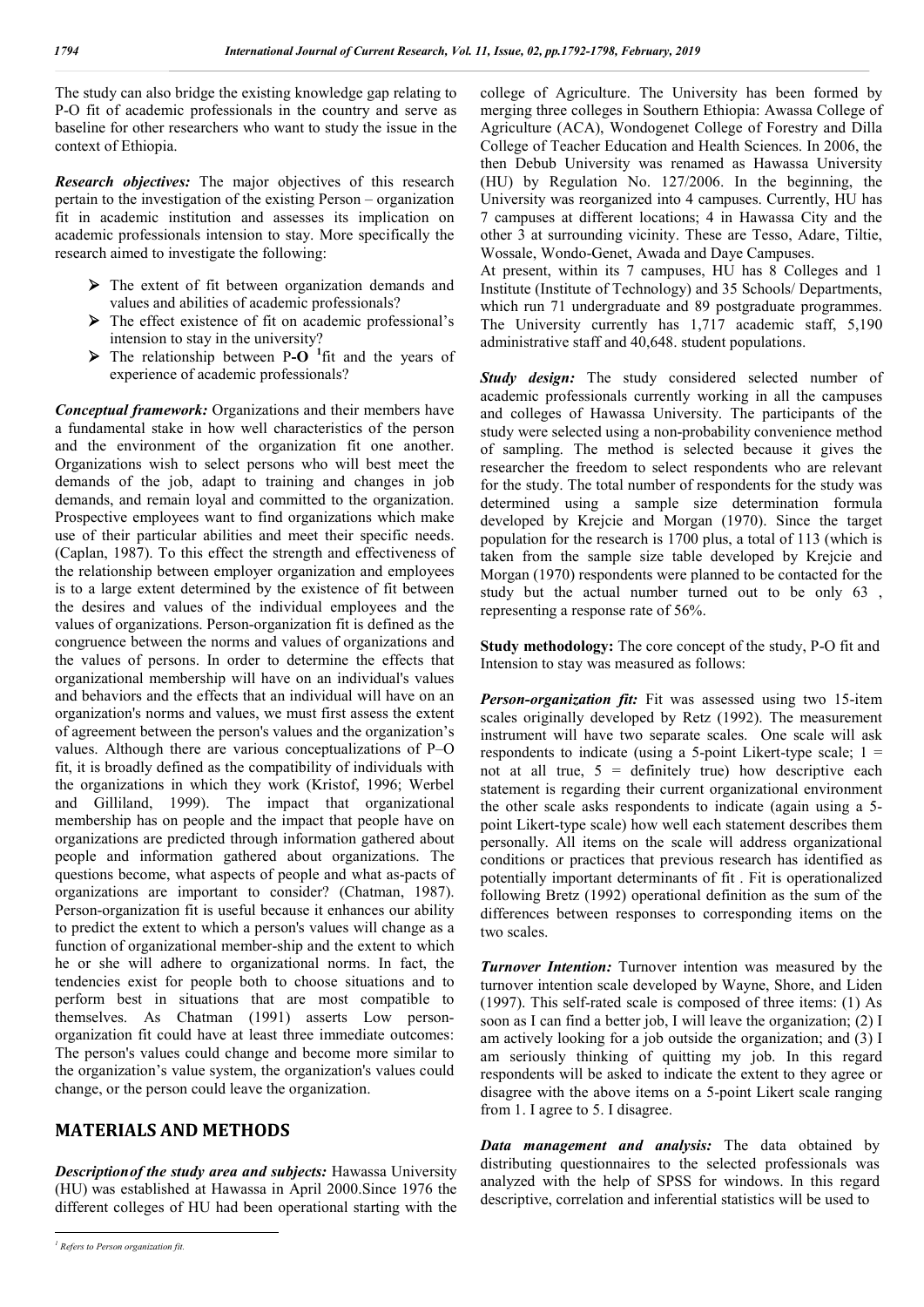

**Figure 1. Conceptual framework of the study**

manipulate the variables of the research. A simple comparison of the mean results of the two scales (Organizational and Personal) for each attribute was made to asses' P-O fit. The strength of association between each attribute, the major dimensions of P-O fit, turnover intention and selected background variables was measured using correlation analysis.

### **RESULTS AND DISCUSSION**

As the data in Table 1. Indicates the respondents of the research are predominantly (87.3%) male and the remaining 12.7% female. And of the total respondents 44.5% are single and 55.6 married. With regards to educational level 19 % of the respondents have a BA degree and 49% MSc /MBA and 2.2 % of them have a PhD degree. Interns of academic rank 86% of the respondents are lecturers, 6.3%% Assistant lecturers, 3.2% Graduate assistants,1.6% Associate professors and 3.2% Assistant professors. The items in the above table relates to organizational characteristics items pertaining to various issues within the organization. Respondents were asked the degree to which the items represent the situation inside their employing firm. As the mean values computed indicate respondents a relatively low mean score is obtained for items indicating existence of payment based on performance, the extent to which promotion is attached to individual performance and items related to the universities effort to encourage competition among employees and rewarding loyalty. A relative low mean score (from the maximum 4 assigned for each) indicates that, the respondents have actually not encountered what they are expecting from their employing organization. It means that their desire, values and expectation are not matching with the actual situation in the work environment.

Items in Table '3' related to the personal preference of respondents. The thirteen items were the same in wording except that they now specifically relate to the desires of respondents. As can be seen in the table the results obtained indicate that the mean score of almost all the items is closer to the maximum value, which is four. As per the preferences of the respondents this items should always be fulfilled by employing organization. The main objective of the study was to assess fit between the values of employees and the organization. The study tried to assess fit by comparing mean scores of individual item designed to measure person- Organization fit. As can be observed from Table '4', although not to a greater extent, there somehow is discrepancy between individual preference items and organizational characteristics. A perfect fit, though difficult, to achieve occurs when values computed for the individual preference items and organizational characteristics are equal. And when the value for individual preferences are lower than the values computed for organizational characteristics, this can be taken as a sign of lack of fit between the two.

**Table 1. Background Information**

|                | Sex                        | Frequency      | Percent |
|----------------|----------------------------|----------------|---------|
|                | Male                       | 55             | 87.3    |
|                | Female                     | 8              | 12.7    |
|                | Total                      | 63             | 100     |
| Marital status |                            | Frequency      | Percent |
|                | Married                    | 35             | 55.6    |
|                | Unmarried                  | 28             | 44.4    |
|                | Total                      | 63             | 100     |
| Academic level |                            | Frequency      | Percent |
|                | B.A                        | 12             | 19      |
|                | MA/MBA/MSC                 | 49             | 77.8    |
|                | PhD                        | 2              | 2.2     |
|                | Total                      | 63             | 100     |
| Total          |                            | 100            | 100     |
| Academic Rank  |                            | Frequency      | Percent |
|                | <b>Assistant Lecturer</b>  | 4              | .063    |
|                | Associate Professor        | 1              | .016    |
|                | <b>Assistant Professor</b> | $\overline{2}$ | .032    |
|                | Graduate Assistant         | $\overline{2}$ | .032    |
|                | Lecturer                   | 54             | .86     |
|                | Total                      | 63             | 100     |

**Table 2. Organizational Characteristics items for measuring P-O fit**

| N <sub>0</sub> | Organizational Characteristics Items                                        | Mean  | Std.<br>Deviation |
|----------------|-----------------------------------------------------------------------------|-------|-------------------|
| $\mathbf{1}$   | This University pays on the basis of<br>individual performance.             | .6508 | 76535             |
| $\overline{2}$ | This University makes promotions based<br>mostly on individual performance. | .8413 | 70038             |
| 3              | This University encourages competition<br>between employees.                | .5714 | 68895             |
| $\overline{4}$ | This University encourages and rewards<br>loyalty.                          | .4921 | 80067             |
| 5              | Teamwork and cooperation are valued<br>and rewarded here.                   | .6667 | 78288             |
| 6              | People generally have to work in groups<br>to get their work done.          | .0159 | 85179             |
| $\overline{7}$ | This University offers long-term<br>employment security.                    | .1587 | 95388             |
| 8              | This University has a "fast-track"<br>program.                              | .8571 | 66858             |
| 9              | This organization has/follows a promote-<br>from-within policy.             | .9365 | 69266             |
| 10             | The typical employee here works very<br>hard to fulfill work expectations.  | .4127 | 85449             |
| 11             | There is an emphasis on helping others.                                     | .2540 | 89746             |
| 12             | Fairness is an important consideration in<br>organizational activities.     | .5714 | .07335            |
| 13             | When mistakes are made it is best be<br>honest and "take your lumps".       | .7143 | .05385            |

The other important variable investigated by the study is turnover intention, which describes employees current and future intention regarding staying on the job. Turnover intention of individuals is affected by several factors among, which is the level of fit between the desire of employees and the values of organizations. As can be seen from the results obtained for the items measuring turnover intentions, most of the respondents of the study are on the lookout for a better opportunity and as soon as they find it they are willing to quit their current relationship with their employing organization. The item related to the respondents' intention to actively search for other jobs is found to have a relatively high mean score and the score obtained for the item pertaining to respondents' intention to quit their current job has a relatively low mean score. A binary correlation statistics was computed to assess the nature of relationship among some relevant variables. The result indicated that work experience has a significant positive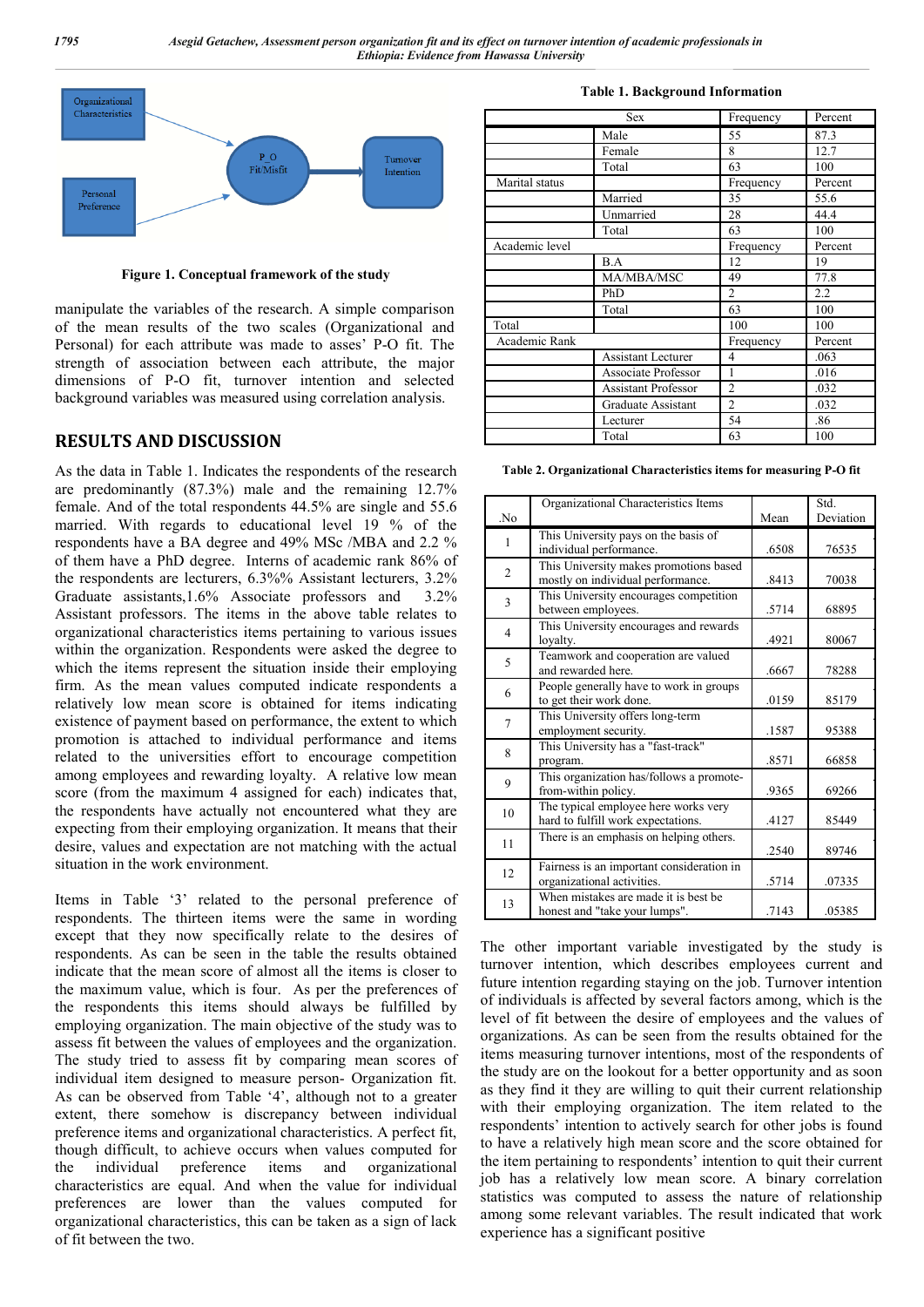#### **Table 3. Individual Characteristics items for measuring P-O fit**

|    | <b>Individual Preference Items</b>                                                      | Mean   | <b>Std. Deviation</b> |
|----|-----------------------------------------------------------------------------------------|--------|-----------------------|
| 2  | I believe people should be paid on the basis of their individual performance.           | 3.3968 | .79392                |
| 3  | I believe promotions should be made on the basis of individual performance.             | 4.0317 | 5.03526               |
| 4  | I believe competition between employees creates a healthy working environment.          | 3.3492 | .69928                |
|    | I believe organizational loyalty should be encouraged and rewarded.                     | 3.5714 | .66513                |
| 6  | I believe teamwork and cooperation are valuable and should be rewarded.                 | 3.4921 | .69266                |
|    | I think it is better to work in groups to get work done.                                | 3.4762 | .64401                |
| 8  | I believe organizations should offer long-term employment security for their employees. | 3.4444 | .73568                |
| 9  | I think organizations should have "fast-track" programs for their "best" employees.     | 3.4127 | .73254                |
| 10 | I think organizations should try to promote-from-within whenever it is possible.        | 3.3968 | .70801                |
| 11 | I try very hard to fulfill work expectations.                                           | 3.4286 | .64042                |
| 12 | I place a high emphasis on helping others.                                              | 3.8095 | 3.68457               |
| 13 | Fairness is an important consideration to me.                                           | 3.5714 | .66513                |
| 14 | When I make mistakes, I am honest about it and "take my lumps."                         | 3.4762 | .77993                |

#### **Table 4. Person-Organization Fit Assessment result**

| S.No         | <b>Organizational Characteristics Items (Mean)</b> | <b>Individual Preference Items (Mean)</b> | Gap     |
|--------------|----------------------------------------------------|-------------------------------------------|---------|
|              | 1.6508                                             | 3.3968                                    | $-1.75$ |
| C            | 1.8413                                             | 4.0317                                    | $-2.19$ |
| $\sim$       | 1.5714                                             | 3.3492                                    | $-1.78$ |
| 4            | 1.4921                                             | 3.5714                                    | $-2.08$ |
|              | .6667                                              | 3.4921                                    | $-1.83$ |
| <sub>0</sub> | 2.0159                                             | 3.4762                                    | $-1.46$ |
|              | 2.1587                                             | 3.4444                                    | $-1.29$ |
| 8            | 1.8571                                             | 3.4127                                    | $-1.56$ |
| 9            | 1.9365                                             | 3.3968                                    | $-1.46$ |
| 10           | 2.4127                                             | 3.4286                                    | $-1.02$ |
| 11           | 2.2540                                             | 3.8095                                    | $-1.56$ |
| 12           | 2.5714                                             | 3.5714                                    | $-1.00$ |
| 13           | 2.7143                                             | 3.4762                                    | $-0.76$ |

#### **Table 5. Turnover Intention Items**

| Turnover Intention Items.                                          | Mean | <b>Std. Deviation</b> |
|--------------------------------------------------------------------|------|-----------------------|
| As soon as I can find a better job, I will leave the organization. | 3.69 | .79392                |
| I am actively looking for a job outside the organization.          | 3.04 | 5.03526               |
| I am seriously thinking of quitting my job.                        | 2.58 | .69928                |

#### **Table 6. Inter item correlation result**

| Correlations                                                 |                |                 |                        |         |                      |  |  |
|--------------------------------------------------------------|----------------|-----------------|------------------------|---------|----------------------|--|--|
|                                                              | Academic Level | Work experience | OCI                    | IPI     | <b>TOI</b>           |  |  |
| Academic Level                                               |                | $.587*$         | $-0.059$ **            | $-.033$ | .074                 |  |  |
| Work experience                                              |                |                 | $-0.092$ <sup>**</sup> | .110    | $.170^{1}$           |  |  |
| Organizational characteristics items                         |                |                 |                        | $-.028$ | $-.119$ <sup>*</sup> |  |  |
| Individual Preference Items                                  |                |                 |                        |         | 0.00541              |  |  |
| Turn over Intention                                          |                |                 |                        |         |                      |  |  |
| **. Correlation is significant at the 0.01 level (2-tailed). |                |                 |                        |         |                      |  |  |

### **Table 7. Regression result**

| <b>Model Summary</b> |                                                                       |                 |                          |                                   |  |  |  |  |
|----------------------|-----------------------------------------------------------------------|-----------------|--------------------------|-----------------------------------|--|--|--|--|
| Model                |                                                                       | <b>R</b> Square | <b>Adiusted R Square</b> | <b>Std. Error of the Estimate</b> |  |  |  |  |
|                      | 271a<br>.411                                                          | 07<br>.v        | .073                     | .30708                            |  |  |  |  |
|                      | a. Predictors: (Constant), Marst, IPI, sex, workcurr, OCI, Accl, woxp |                 |                          |                                   |  |  |  |  |

|       | Coefficients <sup>a</sup>  |                                    |                   |                                  |           |       |  |
|-------|----------------------------|------------------------------------|-------------------|----------------------------------|-----------|-------|--|
| Model |                            | <b>Unstandardized Coefficients</b> |                   | <b>Standardized Coefficients</b> |           |       |  |
|       |                            | R                                  | <b>Std. Error</b> | <b>Beta</b>                      |           | Sig.  |  |
|       | (Constant)                 | 4.417                              | .056              |                                  | 79.160    | 0.000 |  |
|       | OCI <sup>1</sup>           | $-.138$                            | .008              | $-.093$                          | $-17.087$ | .000  |  |
|       | IPI <sup>1</sup>           | $-.007$                            | .004              | $-.009$                          | $-1.641$  | .101  |  |
|       | Work experience            | .033                               | .003              | .093                             | 12.515    | .000  |  |
|       | Academic level             | $-.059$                            | .021              | $-.019$                          | $-2.817$  | .005  |  |
|       | sex                        | $-.370$                            | .023              | $-.091$                          | $-16.407$ | .000  |  |
|       | Current work area          | $-.010$                            | .007              | $-.008$                          | $-1.473$  | .141  |  |
|       | Marital status             | $-.473$                            | .017              | $-.173$                          | $-28.620$ | .000  |  |
|       | a. Dependent Variable: TOI |                                    |                   |                                  |           |       |  |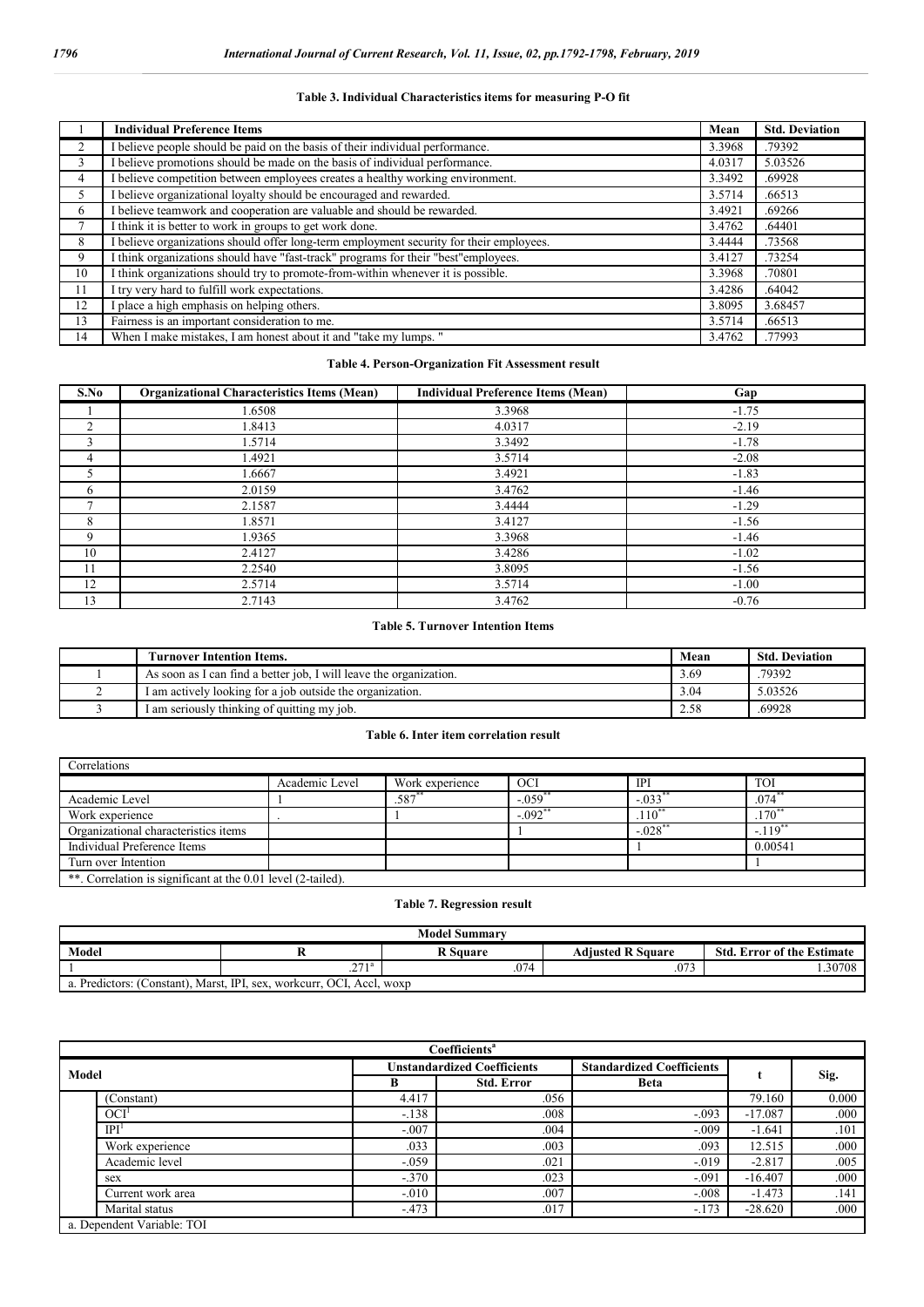| <b>SUMMARY</b>             |          |          | <b>Table 8. Result of ANOVA</b> |                  |            |          |
|----------------------------|----------|----------|---------------------------------|------------------|------------|----------|
|                            |          |          |                                 |                  |            |          |
| <b>Groups</b>              | Count    | Sum      | Average                         | <b>Variance</b>  |            |          |
| OcI                        | 13       | 26.14286 | 2.010989                        | 0.15165          |            |          |
| IPI                        | 13       | 45.85714 | 3.527473                        | 0.036666         |            |          |
| <b>ANOVA</b>               |          |          |                                 |                  |            |          |
| <b>Source of Variation</b> | SS       | df       | $\overline{MS}$                 | $\boldsymbol{F}$ | P-value    | F crit   |
| <b>Between Groups</b>      | 14.94819 |          | 14.94819                        | 158,7572         | $4.52E-12$ | 4.259677 |
| Within Groups              | 2.259783 | 24       | 0.094158                        |                  |            |          |
|                            |          |          |                                 |                  |            |          |
| <b>Total</b>               | 17.20798 | 25       |                                 |                  |            |          |

relationship with OCI and TOI, and a significant negative relationship with IPI .and work experience is found to a significant positive relationship with IPI and TOI and a negative significant correlation with OCI. Individual preference items (IPI) was found to have a positive but insignificant (at  $\alpha$  .001) relationship with TOI and Organizational characteristics items (OCI) is found to have a negative significant correlation with TOI. A linear regression was used to assess the direction and strength of the relationship among turn over intention (TOI), the dependent variable and Organizational characteristics items (OCI) and Individual Preference Items (IPI) considered to be independent variables. The result indicated that the TOI only explains only a 7.4 % ( $R^2 = 0.074$ ) of the variation in the independent variable. Further the result indicates that there exists an opposite relationship between TOI and OCI. ANOVA was conducted to test the existence of variation between organizational and individual preference items. The result of ANOVA indicates that there exists a variation (F=158.75, P<.05) in the mean scores obtained for the OCI and IPI item.

## **DISCUSSION**

Person organization fit is based on the concept of attraction, selection and attrition developed by Shcneinder (1987). The ASA (attraction, selection and attrition) model has it that workers are not randomly assigned to organizations rather they self-select in and out of them. To this effect workers select organization based on a simple comparison of the values and demand of the work environment with their own values and desires. When they find a working place that matches or fits to what they look for they show strong interests to join and be part of it and if the situation contradicts with what they value they decide to get out of it. The current study tried to assess P-O fit within the context of academic institution ( by taking evidence from Hawassa university). The result obtained indicated that, though the magnitude is not large, there exists some level of misfit between what teacher's desire and what the work environment is offering. The level of fit was assessed by simple comparison of the mean scores obtained for the OCI (organizational characteristics Items) and IPI (individual preference items). Existence of fit person- organization fit has diverse implication as it affects various work related outcomes. The results of the study indicated that that there exists misfit between the desires of academic staffs and what they actually encountered in the work environment. The items that were used in assessing P-o fit related to issues pertaining to payments,

promotion, loyalty, rewards, teamwork, work security, career development programs. Previous researches (Malcolm *et al.,* 2007, Diener *et al.,* 1984**)** have indicated that P-O fit is associated with various job related outcomes. The results of the current study also can be one evidence to support this. The study, although strong relationship is not obtained, found that P-O fit can be taken as a predictor of turnover intention of academic professionals.

*Conclusion and implication for future research:* The issue of P-O fit has been considered as an important research area starting in the 1980's various researchers (Kristoff, 1996, Chatman,1987, Caplan, 1987) have grappled with the concept. Its importance as a predictor of job-related outcomes has well been established in the literature. The current study was initiated to investigate the issue in the context of academic institutions. The result indicates that there exists a misfit between the personal preference of academic professional and the demands and values espoused by the institution. The result has an immense implication for practice and future research. The issue of P-O fit is considered to affect various job related outcome like turnover intension, satisfaction, job performance etc. Existence of fit can contribute towards increased satisfaction and tenure of employees. The main argument of P-O fit theory is contained in what is known as Attraction-Selection-Attrition model. As per this model, individuals are not merely assigned to a work environment rather they selfselect settings which attracts them and decide to stay or leave in the setting based on their subjective perception of fit .The traditional view that employers take the lion share of the decision to select and attract and retain or expel employees only tells an iota of the truth. So the focus in the current day management practice should to find a match /fit between the abilities of individual and the characteristics of the work place.

And as Chatman (1991) proposes a major function of selection processes is to select individuals who have values that are compatible with the organization's values. Further, for incoming recruits whose values are more closely aligned with their hiring firm before joining the firm, their values may become more similar to the organization's values and, ultimately, they may achieve a closer fit with the organization.

 The current study has a far reaching implication for future research in the following manner Researchers may consider relating p-o fit with diverse se of job related outcomes in different academic institution in the country.